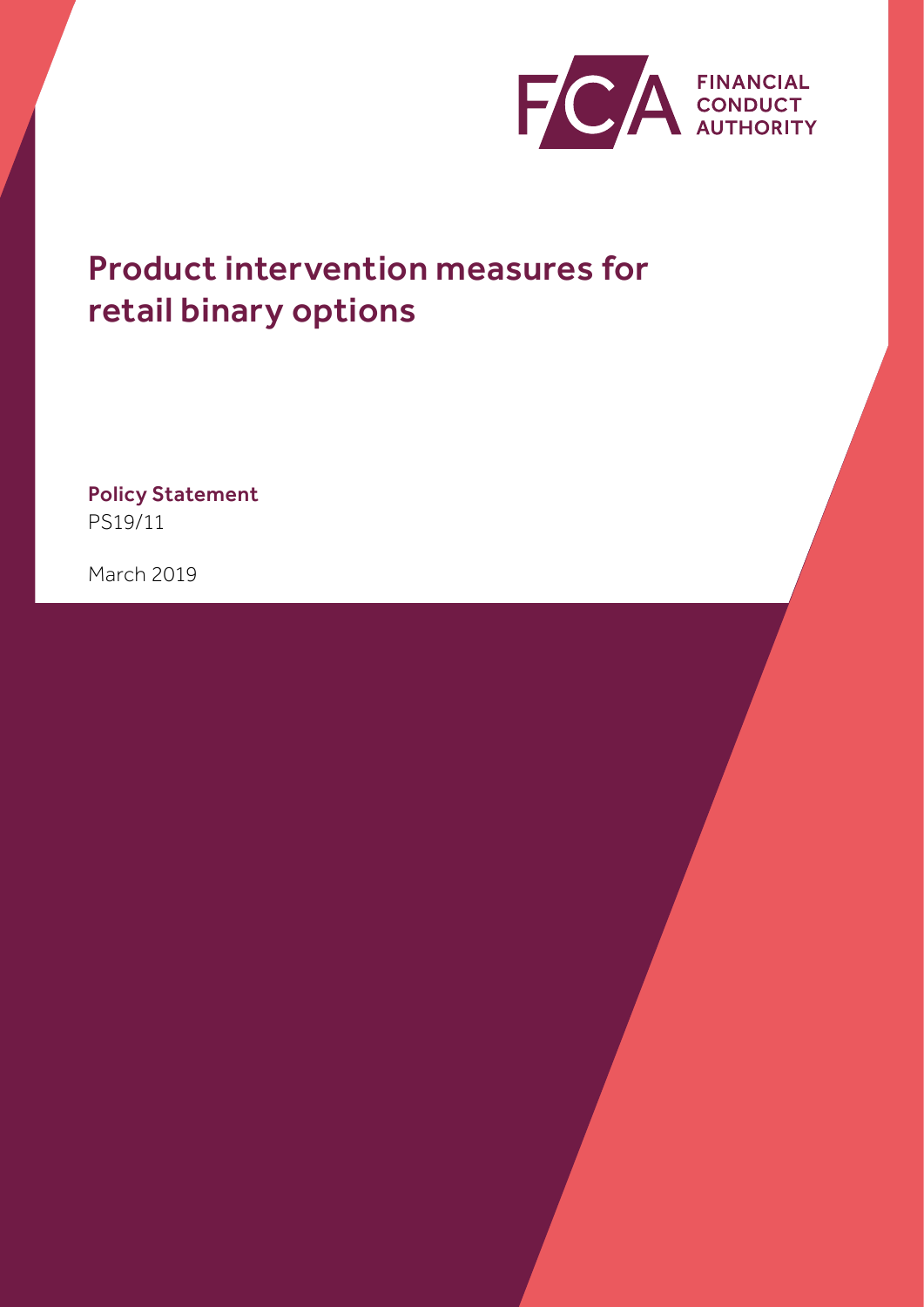

# This relates to

Consultation Paper 18/37 which is available on our website at [www.fca.org.uk/publications](http://www.fca.org.uk/publications)

Email: cp18-37@fca.org.uk

# **Contents**

| $\mathbf{1}$ | Summary                                                  | 3  |
|--------------|----------------------------------------------------------|----|
|              | 2 Our response to consultation feedback                  | 6  |
|              | <b>Annex 1</b><br>List of non-confidential respondents   | 11 |
|              | <b>Annex 2</b><br>Abbreviations used in this paper<br>12 |    |
|              | <b>Appendix 1</b>                                        |    |

Search<sub>Q</sub>

 $\leq$   $\blacksquare$  i

[Made rules \(legal instrument\)](#page-12-0)

### How to navigate this document

- returns you to the contents list
- takes you to helpful abbreviations
- takes you to the previous page
- takes you to the next page
- prints document
	- email and share document

 $\alpha$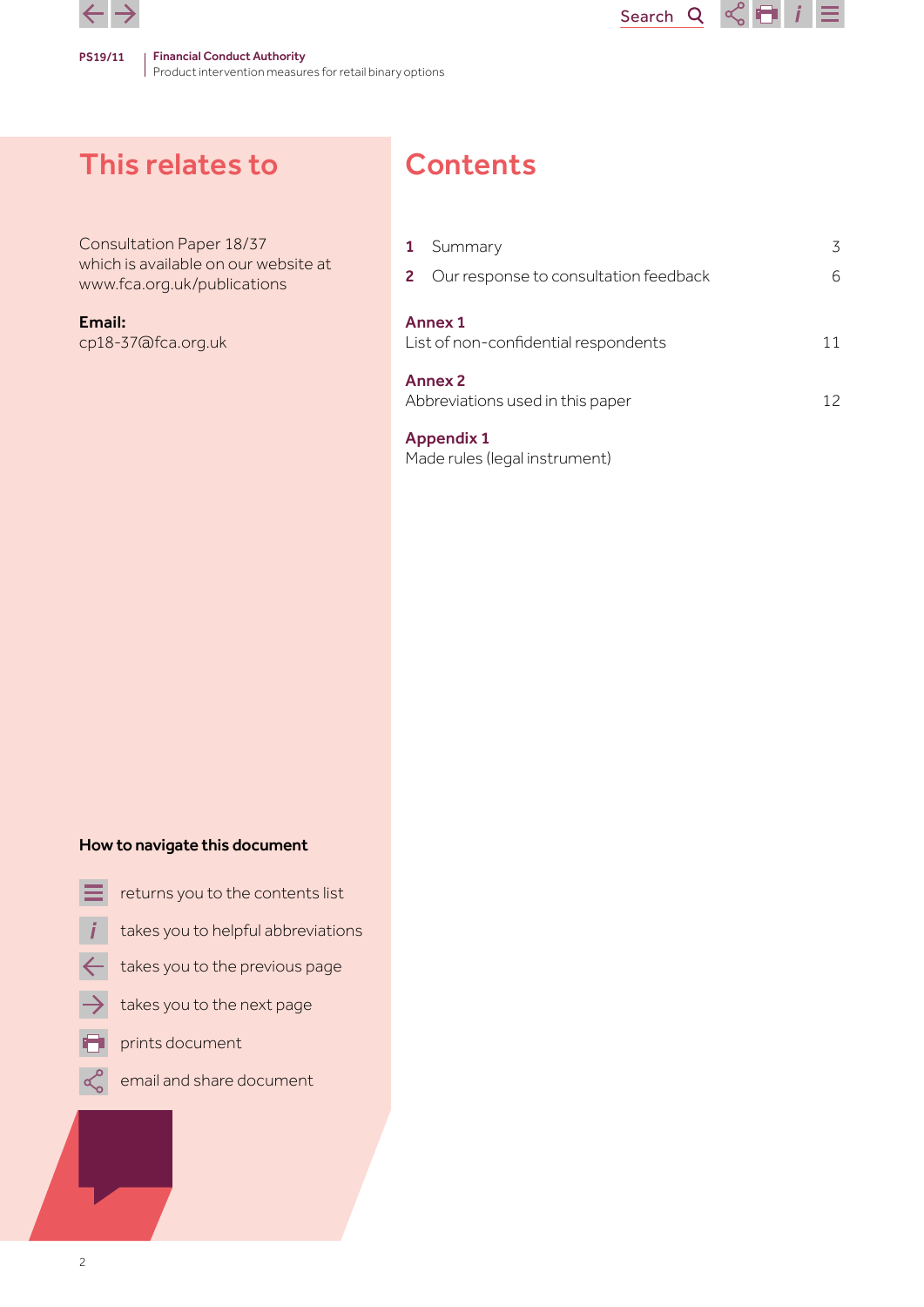<span id="page-2-0"></span>

Section 1



Product intervention measures for retail binary options

- 1.1 In December 2018, we published Consultation Paper 18/37 (CP 18/37) Product [intervention measures for retail binary options.](https://www.fca.org.uk/publication/consultation/cp18-37.pdf) The CP proposed rules prohibiting the sale, marketing and distribution of binary options to retail consumers (retail clients) by firms that carry out activity in, or from, the UK.
- 1.2 This Policy Statement (PS) summarises the feedback we received to this consultation. We set out our final policy position and Handbook rules that will come into force on 2 April 2019.

## Who this affects

- 1.3 Our proposals will directly affect:
	- retail consumers who invest in binary options, or are thinking about investing in them
	- UK MiFID investment firms and EEA MiFID investment firms, including Capital Requirements Directive (CRD) credit institutions as appropriate, who are marketing, distributing or selling binary options in, or from, the UK to retail clients
	- UK branches of third-country investment firms who are marketing, distributing or selling binary options to retail clients
- 1.4 Our proposals may also be of interest to:
	- consumer bodies

## Implications of EU withdrawal

- 1.5 As we explained in our CP, in the event of the UK leaving the EU without a withdrawal agreement, our approach seeks to ensure that our rules capture the same firms and activities as originally proposed in the CP. We made clear that we would not re-consult on such changes.
- 1.6 If there is not an implementation period and the passporting regime falls away when the UK leaves the EU, EEA firms who currently passport into the UK and wish to continue operating in the UK will be subject to the <u>temporary permissions regime<sup>1</sup> or</u> the <u>financial services contracts regime<sup>2</sup> (which covers supervised run-off firms and</u> contractual run-off firms).

<sup>1</sup> The government has introduced a temporary permissions regime to allow EEA firms which previously passported into the UK to continue operating. If the UK leaves the EU and is not subject to EU law, such firms should notify the FCA that they wish to obtain a temporary permission under the new temporary permissions regime.

<sup>2</sup> The government has introduced a Financial Services Contracts Regime to enable firms who do not enter the temporary permissions regime to wind down their UK business in an orderly fashion. EEA firms which have not obtained temporary permission would be subject to the Financial Services Contracts Regime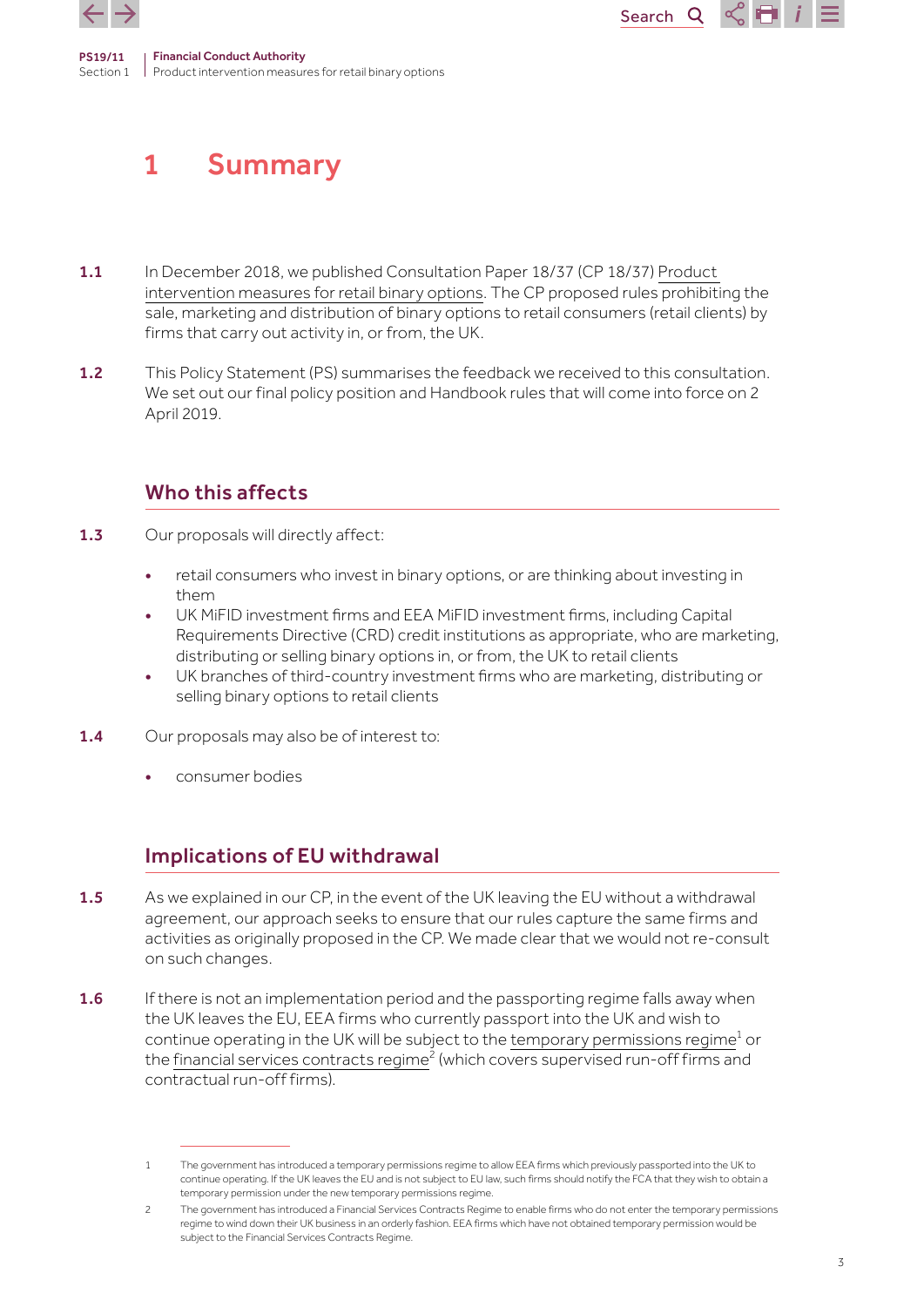

1.7 In that scenario, we expect that firms within scope of our rules before EU withdrawal will continue to be subject to them after EU withdrawal. Once the UK is no longer subject to EU law, the rules will apply to firms with a temporary permission, supervised run-off firms<sup>3</sup> and will apply to contractual run-off firms.<sup>4</sup> We may update our rules to include guidance or other clarifications about their scope. We would not expect to reconsult on that change.

Search<sub>Q</sub>

 $\propto$  Fi i

# The wider context of this policy statement

- 1.8 Our intervention to prohibit the sale of binary options to retail consumers follows evidence of consumer harm from the inherent risks of these products and the poor conduct of the firms selling them.
- 1.9 The European Securities and Markets Authority (ESMA) had already prohibited the sale of binary option products on a temporary basis since 2 July 2018. It recently extended that restriction to 2 July 2019.
- **1.10** Our rules will apply alongside ESMA's temporary measures.<sup>5</sup> However, our prohibition goes further than ESMA's by capturing all binary options, including 'securitised binary options' as defined by ESMA, which are exempt from their ban. We believe these products pose the same risk of harm. They have a similar binary pay-off structure and are just as difficult for consumers to value as other types of binary options.

## What are we changing and what outcome are we seeking

1.11 We are permanently prohibiting the sale, marketing and distribution of binary options (including securitised binary options) to retail consumers.

## Summary of feedback and our response

- 1.12 We received 8 responses to CP18/37. These responses were from firms, trade bodies, retail consumers and National Competent Authorities (NCAs). Respondents largely focused on the scope of activities that are covered by the proposed ban, specifically that we included securitised binary options.
- 1.13 Chapter 2 of this PS summarises stakeholder feedback, outlines our response and contains our final rules. Annex 1 lists the names of non-confidential respondents and Appendix 1 sets out our final rules.

<sup>3</sup> This is a consequence of proposed rules in GEN 2.2 in the General Provisions Sourcebook (see near final rules in FCA [PS19/5](https://www.fca.org.uk/publications/policy-statements/ps19-5-brexit-policy-statement)) and the [EEA Passport Rights \(Amendments, etc, and Transitional Provisions\) \(EU Exit\) Regulations 2018](https://www.legislation.gov.uk/ukdsi/2018/9780111172421/pdfs/ukdsi_9780111172421_en.pdf) as amended by the [Financial](https://www.legislation.gov.uk/uksi/2019/405/pdfs/uksi_20190405_en.pdf)  [Services Contracts \(Transitional and Saving Provision\) \(EU Exit\) Regulations 2019](https://www.legislation.gov.uk/uksi/2019/405/pdfs/uksi_20190405_en.pdf).

<sup>4</sup> This is a consequence of the [EEA Passport Rights \(Amendments, etc, and Transitional Provisions\) \(EU Exit\) Regulations 2018](https://www.legislation.gov.uk/ukdsi/2018/9780111172421/pdfs/ukdsi_9780111172421_en.pdf) as amended by the [Financial Services Contracts \(Transitional and Saving Provision\) \(EU Exit\) Regulations 2019](https://www.legislation.gov.uk/uksi/2019/405/pdfs/uksi_20190405_en.pdf)

<sup>5</sup> ESMA's measures will no longer apply in the UK when the UK is no longer subject to EU law, but the current ESMA decision will then form part of UK law as a result of the European Union (Withdrawal) Act 2018 (until that decision expires). Firms which comply with our new rules will also be in compliance with ESMA's prohibition.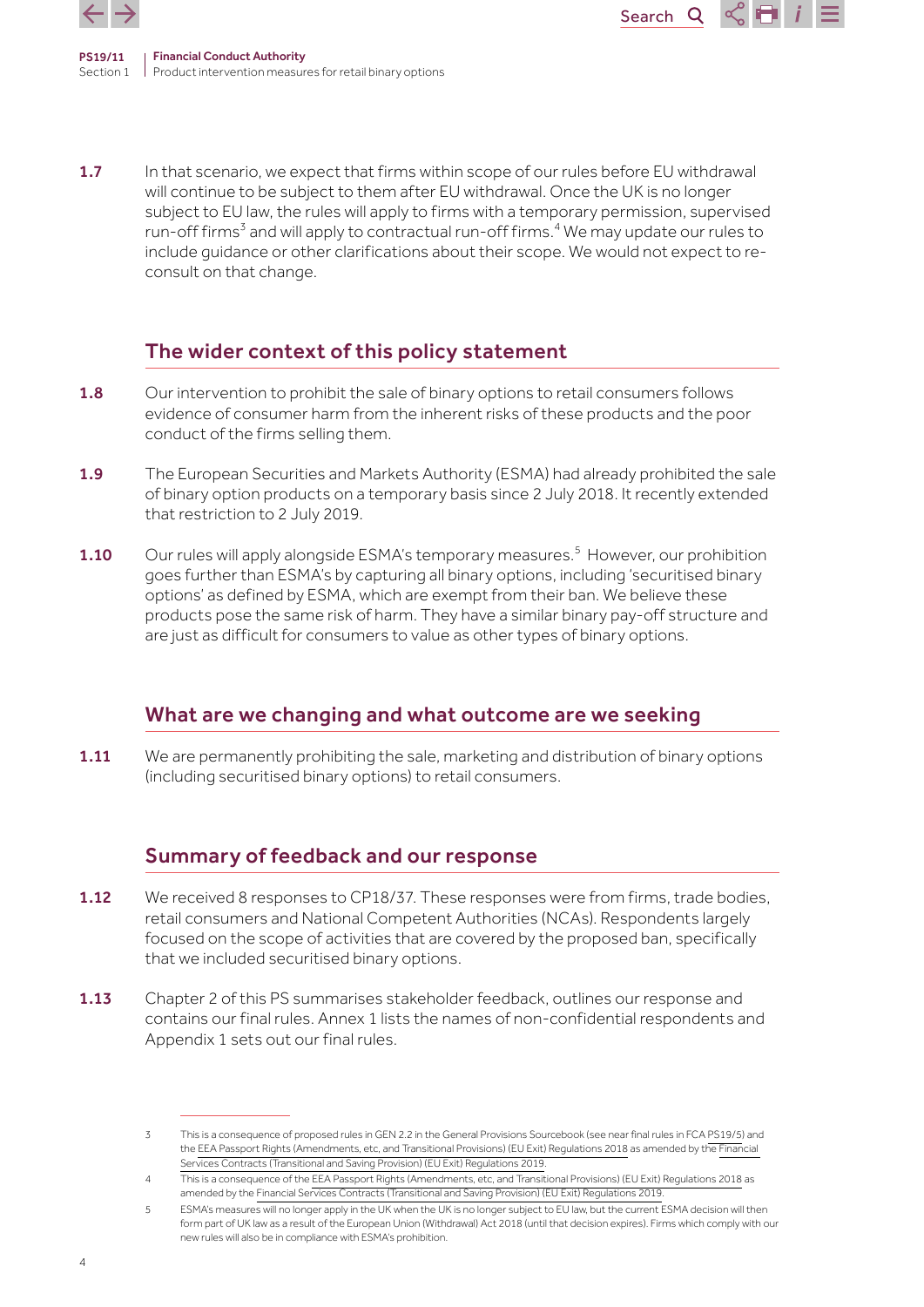

# Equality and diversity considerations

1.14 We have considered the equality and diversity issues that may arise from the proposals in this PS. We did not receive any feedback on these considerations during the consultation process.

Search<sup>Q</sup>

 $\sim$  14

**1.15** Overall, we do not consider that this policy adversely impacts any of the groups with protected characteristics ie age, disability, sex, marriage or civil partnership, pregnancy and maternity, race, religion and belief, sexual orientation and gender reassignment.

# What do you need to do next?

- 1.16 From 2 April 2019, your firm must immediately cease selling, marketing or distributing all binary options to retail consumers.
- 1.17 If your firm carries out activity in, or from, the UK you will be required to comply with the new rules in our Handbook alongside ESMA's temporary prohibition until it ceases having effect in the UK.<sup>6</sup>
- 1.18 Firms should therefore ensure they continue to comply with ESMA's temporary prohibition, which has been in effect from 2 July 2018. Firms that comply with our new rules will also be in compliance with ESMA's prohibition.
- **1.19** Our new rules also cover other types of binary option (including securitised binary options) that are not covered by the ESMA restriction. Firms should therefore ensure that they do not sell, distribute or market all binary options to retail clients in, or from, the UK. We understand that no firms currently do this.
- 1.20 Firms' permissions should reflect the activities that they undertake. Accordingly, firms that are currently authorised to offer binary options to retail clients should request a Variation of Permission (VoP) to remove this investment type or apply for a requirement to limit their permissions to offer these products to professional clients only as soon as practically possible.

## What we will do next

**1.21** We will continue monitoring firms' compliance with this ban.

<sup>6</sup> ESMA's temporary prohibition on binary options sold to retail clients (including any further renewals) will continue to apply in the UK whilst the UK remains subject to EU law. After that, it will form part of UK law as a result of the EU (Withdrawal) Act 2018 (until the expiry of the current decision). Firms are therefore required to comply with ESMA's Decision Notices until they expire.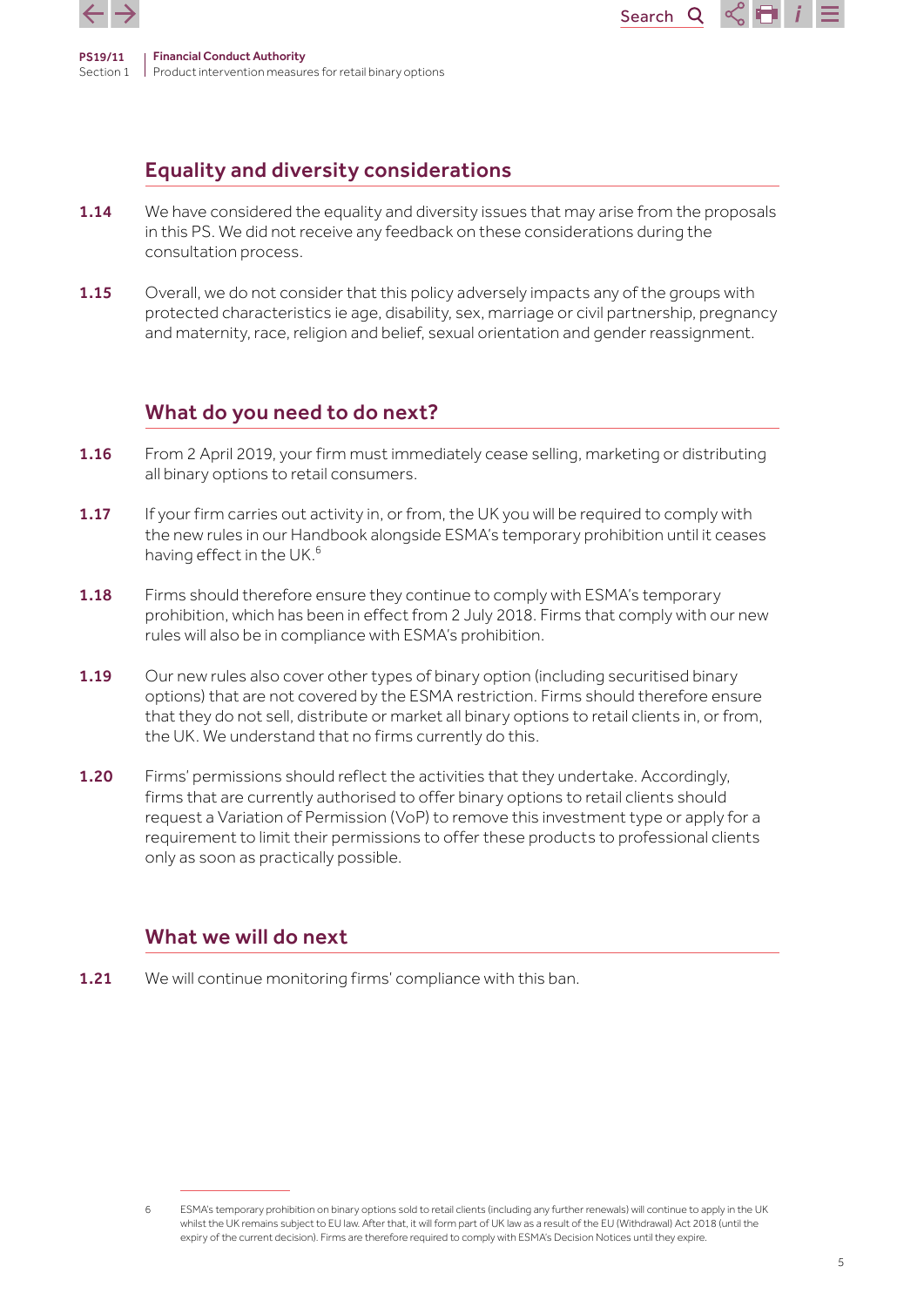<span id="page-5-0"></span>

# 2 Our response to consultation feedback

Search<sup>Q</sup>

C ET

- 2.1 In CP18/37, we asked for views on our proposal to prohibit the sale, marketing and distribution of all binary options by firms in, or from, the UK to retail consumers because of concerns about their actual and potential harm.
- 2.2 We received 8 responses to the consultation including from the UK Structured Products Association (UK SPA) (an industry body), NCAs and retail consumers.
- 2.3 Overall, respondents supported our aim to reduce investor harm from binary options. However, some respondents asked:
	- *whether there was sufficient evidence of harm to support the ban on securitised binary options*
	- *what activities for selling, marketing and distributing securitised binary options are caught by the ban*
	- *whether we should use less restrictive measures, rather than an outright ban*
	- *us to maintain a consistent approach to securitised binary options across the EU*

## *Scope of application to securitised binary options*

2.4 In CP18/37, we explained that the prohibition would include products that ESMA has described as 'securitised binary options'. These products have a similar, binary pay-off structure and are just as difficult for retail consumers to value as other types of binary options. As a result, we believe they raise similar concerns about actual and potential harm to retail investors. If we did not include securitised binary options, this would also allow firms seeking to avoid the ban to find ways of getting around it by manufacturing alternative binary option products.

#### *Justification to support the retail securitised binary options prohibition*

- 2.5 Some respondents said that including securitised binary options was not supported by evidence of retail consumer harm. They argued that the consultation paper did not show evidence that retail consumers that invest in securitised binary options are exposed to the same risk of harm as other types of binary options. They were concerned that securitised binary options should not be subject to the same measures as over-the-counter (OTC) binary options.
- 2.6 BaFin said that it did not have sufficient evidence of harm in its market to justify a retail ban on securitised binary options. The AMF stated that it received limited complaints from retail consumers trading securitised binary options, which suggests that retail consumers understand how these products function and that there were no major discrepancies between their expectations and the products' performance. The AMF said that this is because they are generally listed, sold with a prospectus, are fully hedged, have a sufficiently long maturity, and are not aggressively marketed to retail consumers. According to their supervisory experience, they are sold by wellestablished distributors to a relatively stable and limited client-base.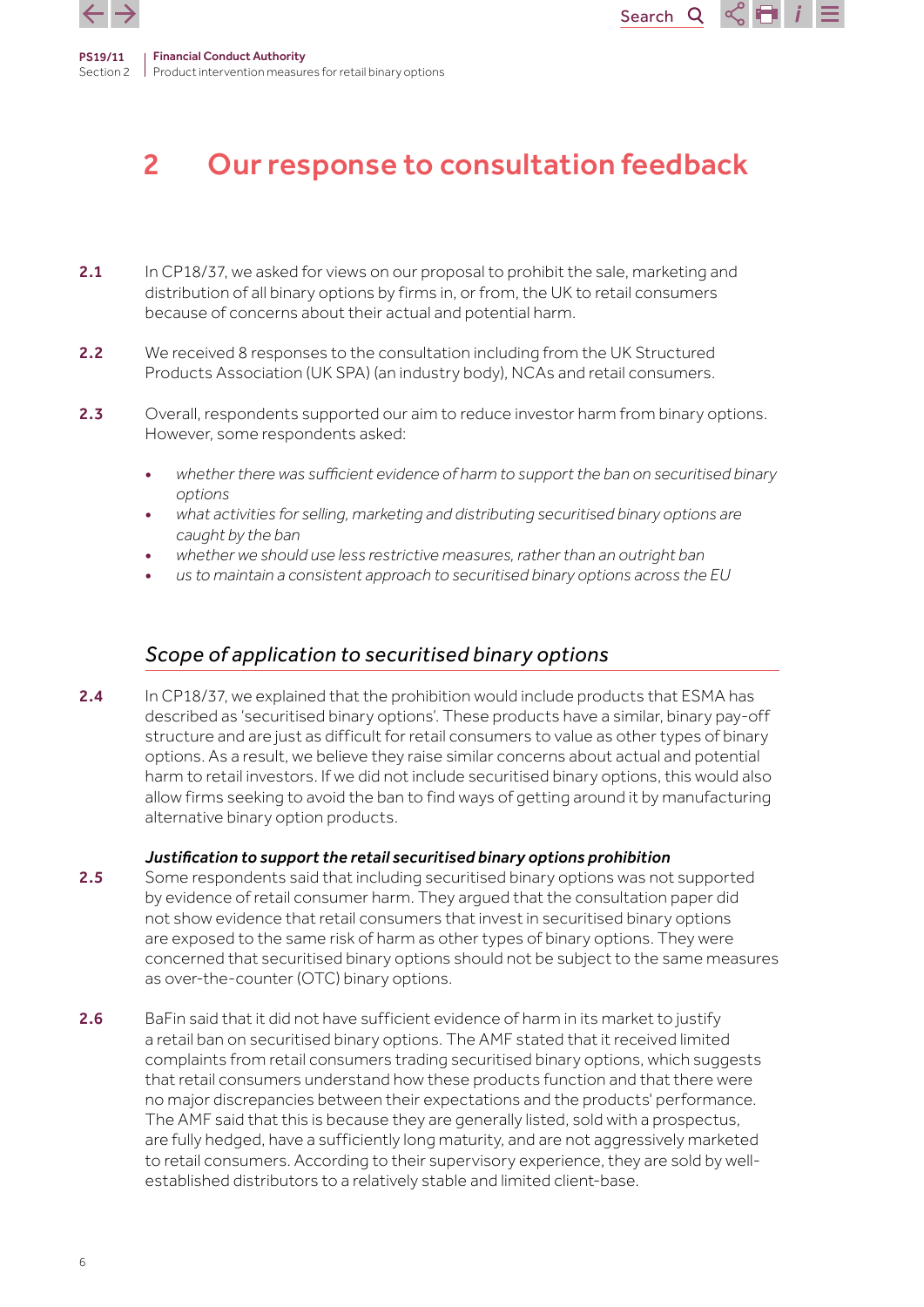

PS19/11 Section 2 Financial Conduct Authority Product intervention measures for retail binary options

2.7 Some respondents, including the UK SPA, said we had not adequately considered how the additional features of securitised binary options (eg being listed) reduced the harms we identified.

Search

Q

- 2.8 Respondents highlighted that securitised binary options typically have a longer duration compared with OTC binary options. They noted that our consultation acknowledged that a longer duration may reduce the likelihood of compulsive gambling behaviour. Respondents also argued that the sale of securitised products was not accompanied by the aggressive marketing practices that our consultation highlighted.
- 2.9 Respondents also said that securitised binary products are issued with an approved prospectus which gives prospective investors sufficient information to make informed investment decisions. They also did not consider securitised binary options to be as complex to value as traditional binary options.

#### Our response:

As noted in our CP, we do not believe 'securitised binary options' are currently traded by UK retail consumers, nor are they sold by UK firms. Our proposed ban would ensure that this does not change.

We accept that securitised binary options would, arguably, be less prone to aggressive marketing as some other types of binary options were in the UK. We also agree that the longer duration for 'securitised binary options' may limit the risk of compulsive gambling behaviour.

However, we still consider that the features of binary options pose an inherent risk of harm to retail consumers. So we do not think that the additional features of securitised binary options (eg being sold with a prospectus and traded on a trading venue) sufficiently reduces their potential harm.

Securitised binary options have a pre-determined, binary pay-out structure, are priced similarly to fixed-odds betting products and are unlikely to be profitable to investors over time. They also fail to serve as a useful risk-management tool (eg as a hedging instrument) as the value of the hedge is limited to the fixed pay-out of the binary option.

Overall, we consider that the harm from allowing securitised binary options outweighs any purported benefits. We still consider that the inherent features of securitised binary options present similar risks of harm to retail consumers as binary options. The factors highlighted by respondents (either individually or taken collectively) do not cause us to change this view.

#### *Are all securitised products caught by the prohibition?*

2.10 The UK SPA asked us to clarify which products are included in the ban. They considered that the definition of binary options would potentially capture products that were not intended to be within scope of our prohibition. Respondents identified three products: "Autocalls", "Structured Notes" and "Inline Warrants".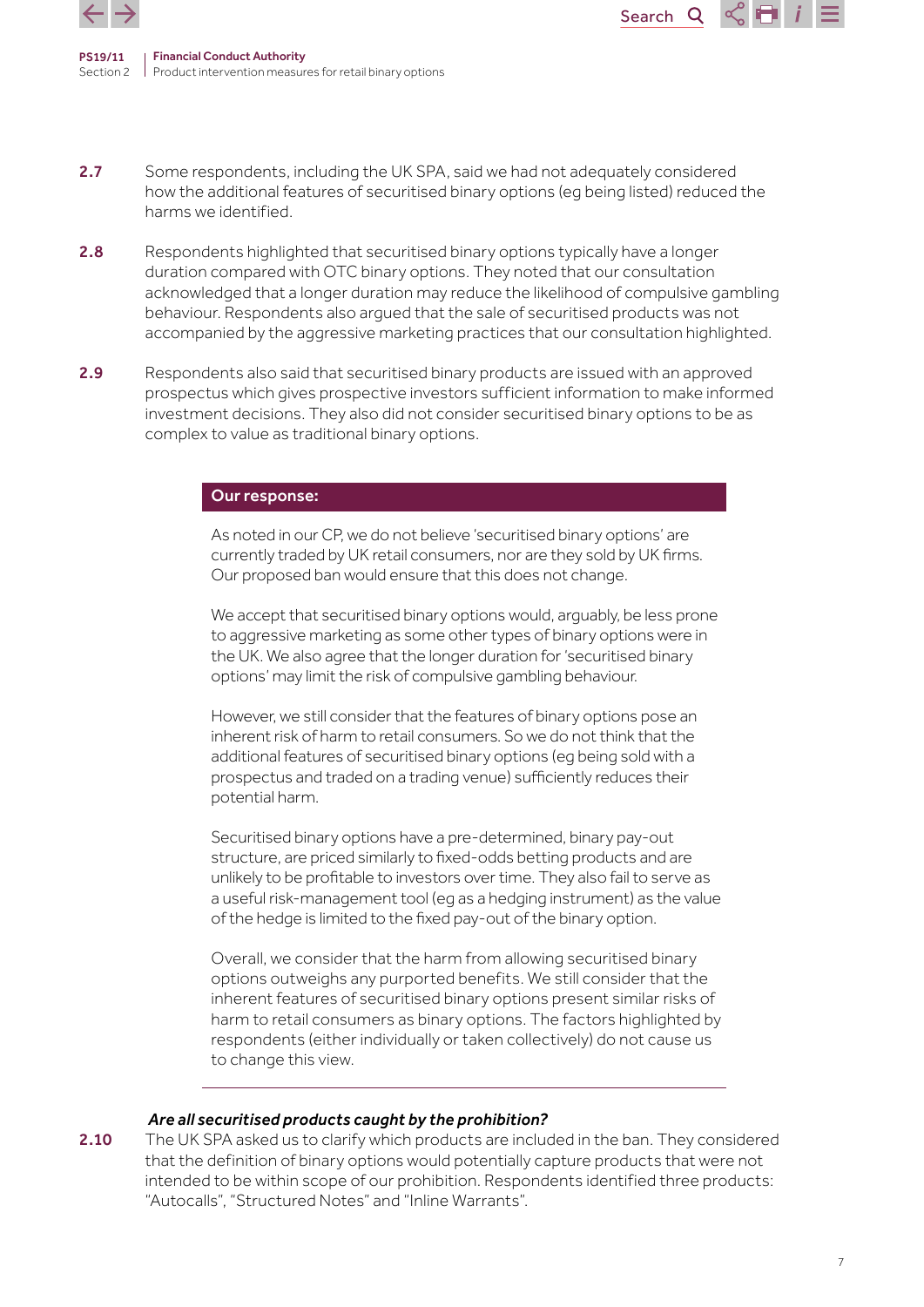

PS19/11 Section 2 Product intervention measures for retail binary options Financial Conduct Authority

2.11 They had concerns that our proposals would remove ESMA's exemption from the prohibition for those products where the lower of the two predetermined fixed pay-outs to the client is at least equal to the client's payment (ie the retail client's initial investment is not at risk). We understand that these structured products offer a guarantee that investors receive at least their initial investment, including any commissions, transaction fees and other related costs, and potentially their initial investment plus a fixed rate of return if certain events occur (eg the FTSE reaches 7500).

Search<sub>Q</sub>

- 2.12 Autocalls and Structured Notes are products where the returns accrued by the client may be a fixed rate if certain circumstances apply or, in other circumstances, vary in line with one or more underlying reference asset(s) or benchmark(s). Client returns therefore depend on how the underlying asset(s) or benchmark(s) perform, and are variable.
- 2.13 Inline Warrants are investment products that provide a fixed payout at expiry, if the price of the asset does not go above or below a certain price. If it does go above or below a certain price then the investor loses their initial investment.

#### Our response:

We consider that Autocalls and Structured Notes are not binary options since only one of the outcomes is fixed and the other is variable. This means that outcomes are not binary and are therefore not caught by the ban. However, as both outcomes are fixed for Inline Warrants, we consider they qualify as binary options and therefore are included in the ban.

We do not consider that structured products where the lower of the two pre-determined fixed amounts is at least equal to the total payment made by a retail client qualify as binary options. These are therefore not in scope of our rules. This is because the consumer's initial investment is not at risk and the economic substance of such products is not akin to fixed odds betting.

#### *The need to maintain a consistent approach across the EU*

2.14 Some respondents highlighted that a consistent EU approach to product interventions is preferable. The AMF stated that harmonising the scope and features of national product intervention measures is necessary for efficient supervision and enforcement across the EU.

#### Our response:

As a point of principle we recognise that a consistent approach across the EU is desirable. However, this must be balanced against our assessment of actual and potential harms to our objectives. In this case we believe the actual and potential harm to UK retail consumers is clear. So, as envisaged by Article 42 of MiFIR, we are taking action to permanently prohibit 'the marketing, distribution or sale' of financial instruments for reasons particular to our markets.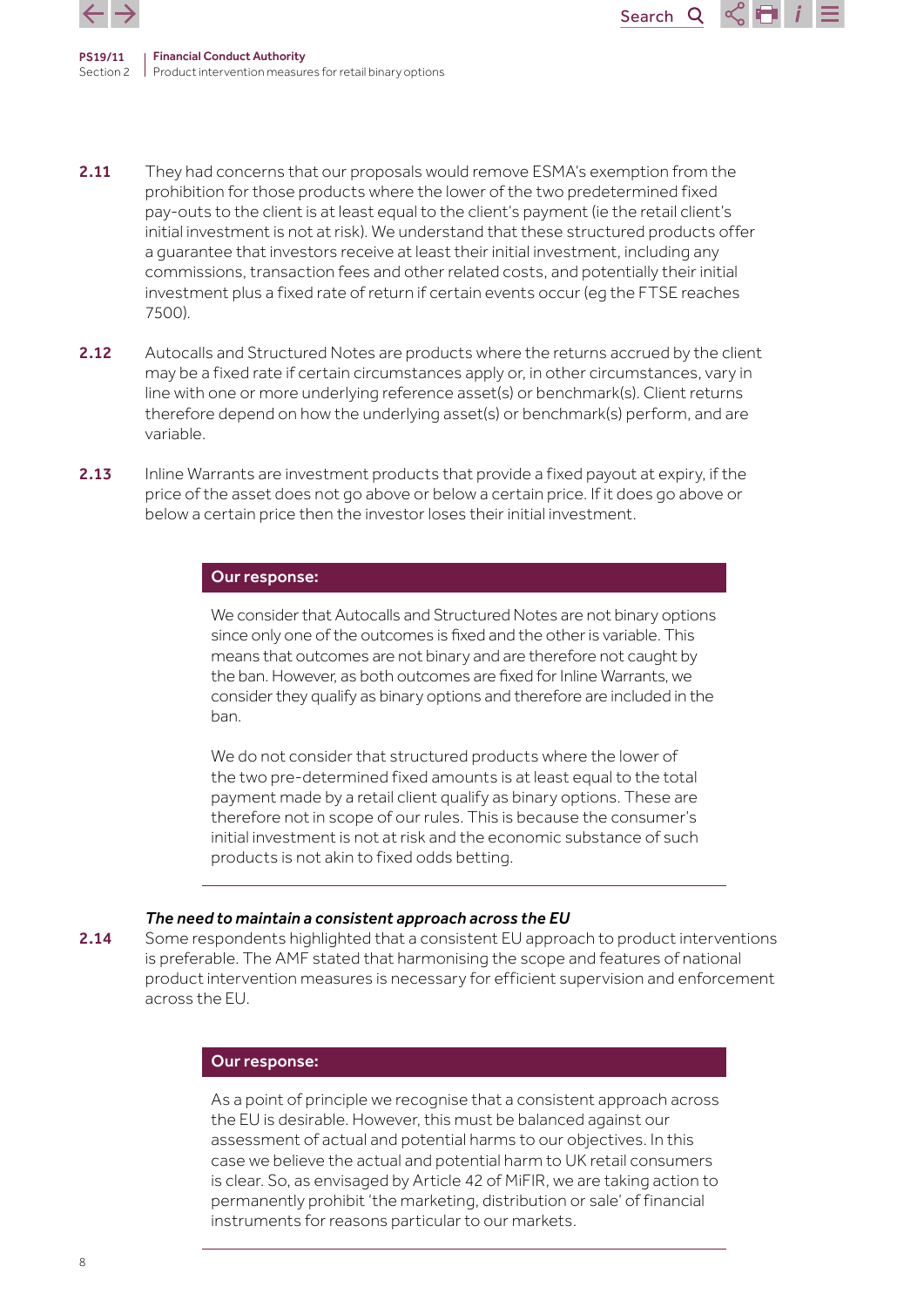

#### *Which activities are covered by the ban?*

2.15 The UK SPA asked us to clarify the scope of the activities caught by our proposed intervention prohibiting the 'sale, marketing and distribution to retail clients'. Some individual firms asked the same question in relation to our specific [CP on restricting contract for difference products sold to](https://www.fca.org.uk/publication/consultation/cp18-38.pdf)  [retail clients \(CP 18/38\)](https://www.fca.org.uk/publication/consultation/cp18-38.pdf).

Search<sub>Q</sub>

 $\propto$  H

- 2.16 As there are parallels between the two sets of proposals we have read across the responses to this CP, where relevant.
- 2.17 The UK SPA subsequently advised us that UK firms do not manufacture or issue securitised binary options. Instead, they provide supporting services to intra-group entities outside the UK that manufacture securitised binary options for sale elsewhere. Support services include technical, legal or tax advice and conduct risk management activities for intra-group entities that issue the product and also risk book consolidation. They also have UK senior management who have responsibility and oversight for entities outside the UK.

#### Our response:

The types of services described by the UK SPA (for example, risk management activities) are not within scope of our prohibition. UK firms are permitted to provide such services on an intra-group basis for manufacturers outside the UK. However, we remind firms that this will ultimately depend on the facts of what they are doing, on a case by case basis.

In our CP we set out our draft Instrument. This included draft guidance to the prohibition on the retail marketing, distribution and sale of binary options. This guidance, referred to 'distribution or sales' as 'including dealing or arranging (bringing about) deals in investments in relation to those investments specified in Article 85(4A) and 85(4B) of the Regulated Activities Order'. Following respondents' feedback, we have decided to remove the activity of 'arranging' since not all arranging constitutes sale and distribution. However, some arranging activities will be caught.

A clear example of arranging that would constitute sale and distribution is an intermediary or broker that receives and transmits a retail client's order for execution on a trading venue.

## Less restrictive measures

- 2.18 A few retail consumers recommended alternative measures to the proposed ban. Alternative suggestions included either having a licensing system for approved brokers or a list of regulated 'trusted' brokers in the UK. The UK SPA suggested that we should use anti-avoidance measures supporting a ban on OTC binary options, rather than extending the scope beyond ESMA's intervention.
- 2.19 The AMF stated that the use of product intervention powers is a measure of last resort. They suggested that we should exhaust our supervisory and enforcement tools to apply existing rules as appropriateness test requirements (ensuring that retail consumers do not self-assess their financial knowledge), before preventing firms from selling securitised binary options to retail clients.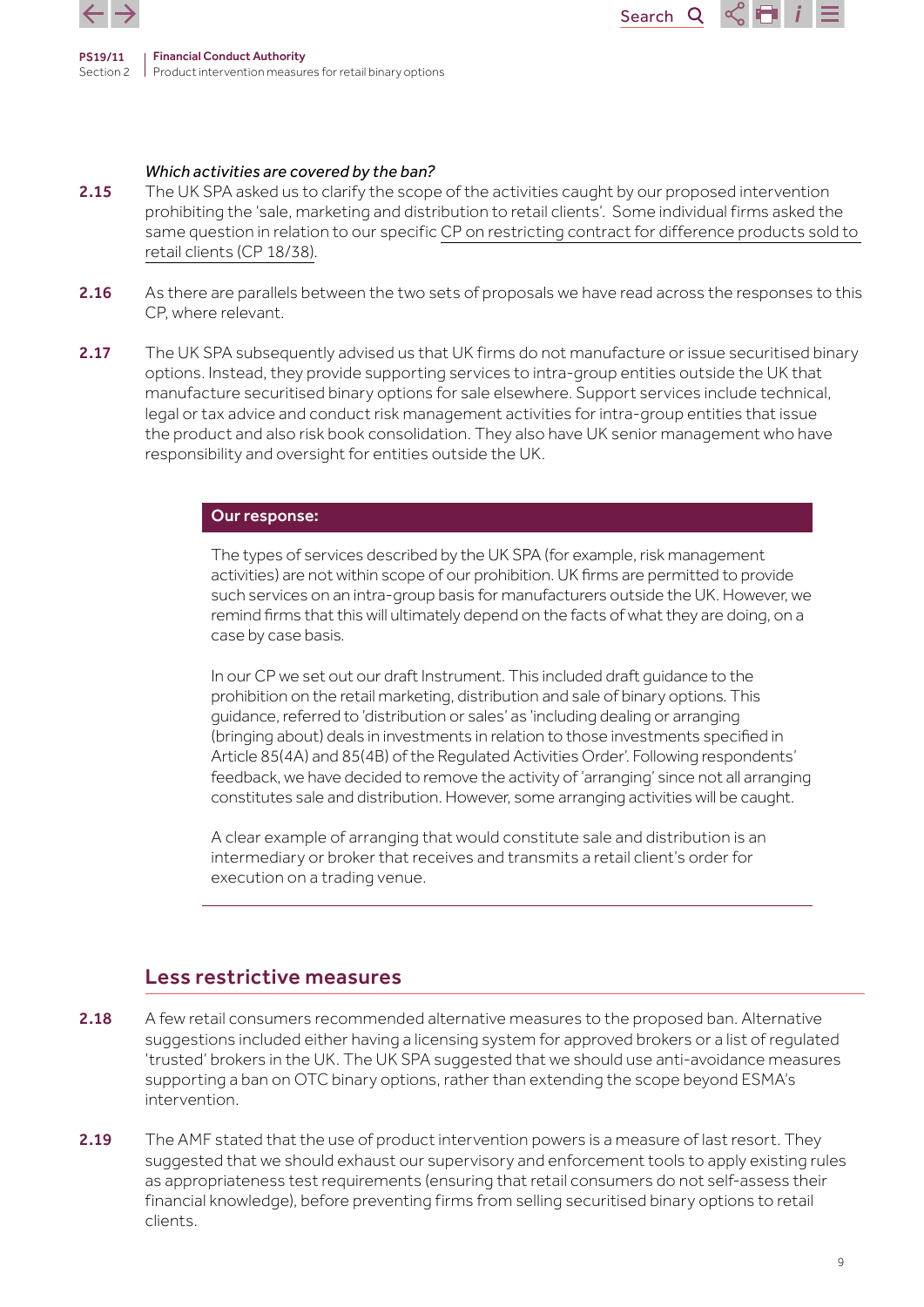

#### Our response:

We consider that binary options pose an inherent risk of harm to consumers. This is because their pricing structure ensures that most retail clients lose money. They are also not an appropriate hedging tool as they pay out fixed amounts. For these reasons, we consider that existing rules or supervisory and enforcement tools are insufficient to address our concerns about harm to investors.

Search<sub>Q</sub>

For similar reasons, we consider that the operation of a licensing or authorisation scheme for securitised binary options would be unworkable and would not achieve our objective of protecting investors.

## Cost Benefit Analysis

2.20 In CP18/37, we set out our cost benefit analysis (CBA) of our proposed intervention, as required by section 138I(2)(a) of the Financial Services and Markets Act 2000. We did not receive any substantive comments on the contents of the CBA. While we have made some refinements to our proposals in this PS, we do not consider that these changes will significantly affect the figures we gave in the CBA. We have therefore concluded that the CBA set out in CP18/37 still applies.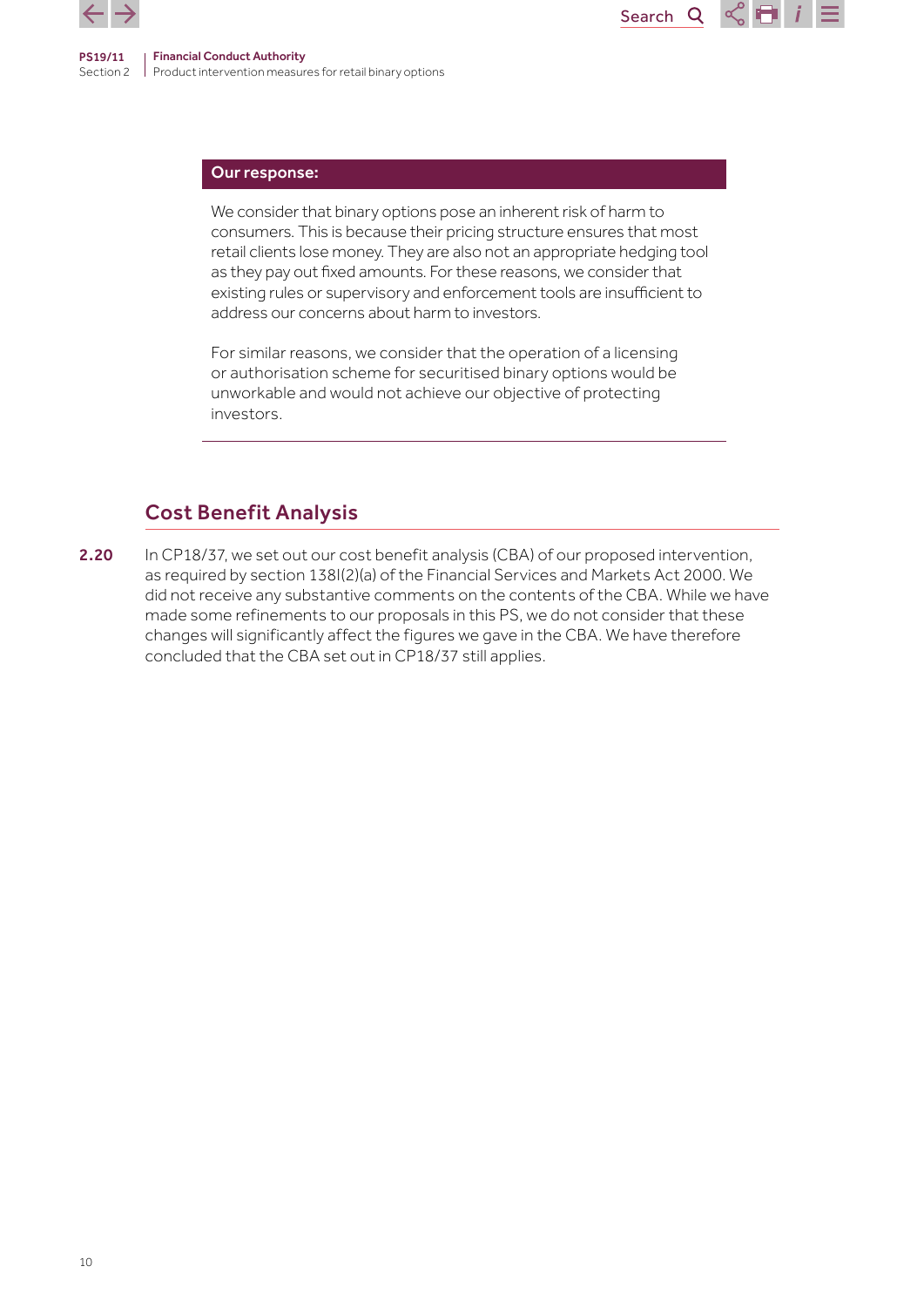<span id="page-10-0"></span>



Autorité des Marchés Financiers (AMF)

Bundesanstalt für Finanzdienstleistungsaufsicht (BaFin)

Five retail consumers

UK Structured Products Association (UK SPA)

Search  $Q \ll \blacksquare$   $i \equiv$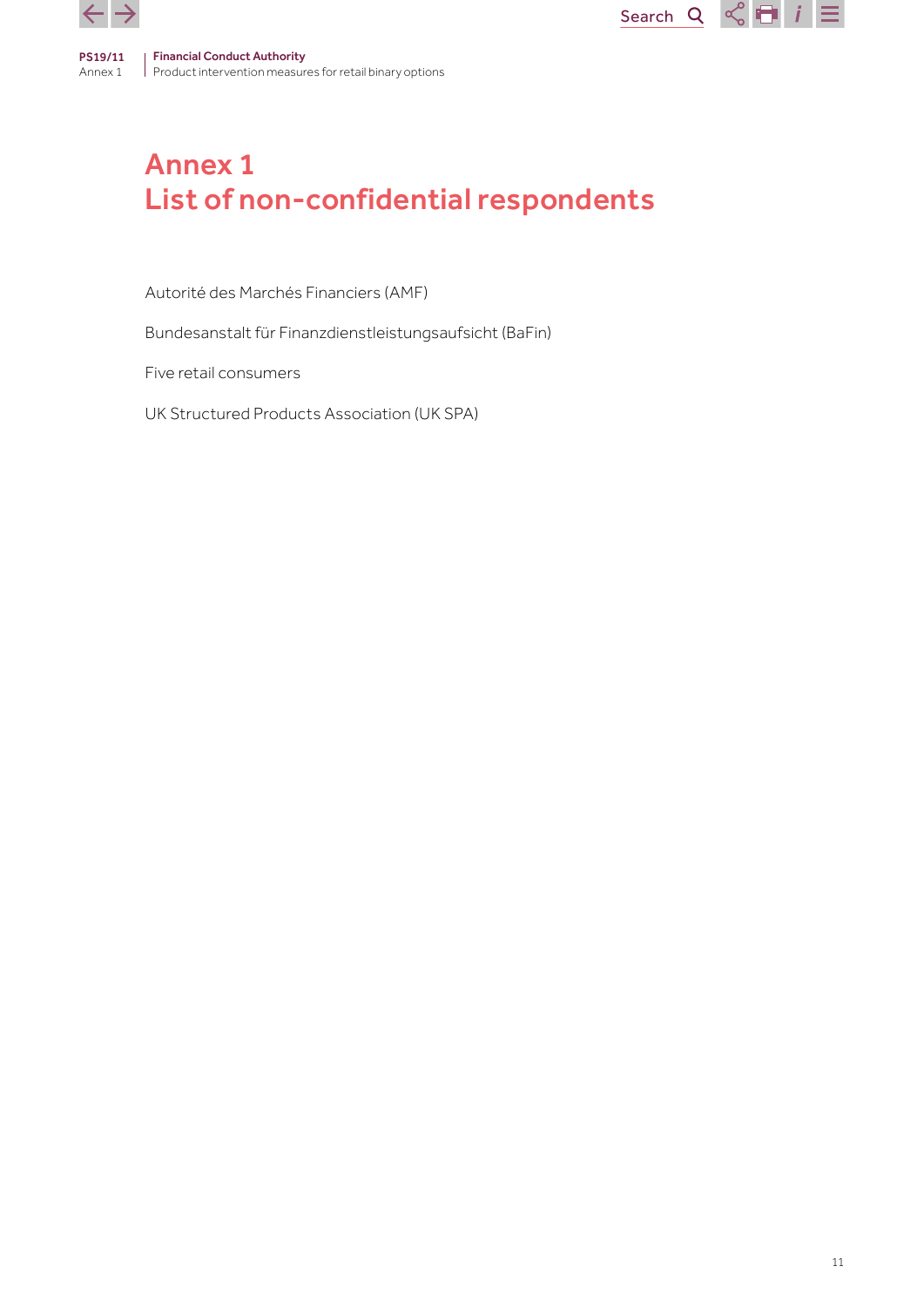<span id="page-11-0"></span>

# Annex 2 Abbreviations used in this paper

| <b>CBA</b>             | Cost Benefit Analysis                       |
|------------------------|---------------------------------------------|
| <b>CFD</b>             | Contracts for Difference                    |
| $\mathsf{C}\mathsf{P}$ | <b>Consultation Paper</b>                   |
| <b>EEA</b>             | European Economic Area                      |
| <b>ESMA</b>            | European Securities and Markets Authority   |
| EU                     | European Union                              |
| <b>FCA</b>             | <b>Financial Conduct Authority</b>          |
| <b>FSMA</b>            | <b>Financial Services and Markets Act</b>   |
| <b>MiFID</b>           | Markets in Financial Instrument Directive   |
| <b>MiFIR</b>           | Markets in Financial Instruments Regulation |
| <b>NCA</b>             | National Competent Authority                |
| <b>OTC</b>             | Over The Counter                            |
| <b>PS</b>              | Policy Statement                            |
| <b>UK</b>              | United Kingdom                              |

Search<sub>Q</sub>

 $\leq$   $\blacksquare$  i

We have developed the policy in this Policy Statement in the context of the existing UK and EU regulatory framework. The Government has made clear that it will continue to implement and apply EU law until the UK has left the EU. We will keep the proposals under review to assess whether any amendments may be required in the event of changes in the UK regulatory framework in the future. All our publications are available to download from www.fca.org.uk. If you would like to receive this paper in an alternative format, please call 020 7066 7948 or email: publications\_graphics@fca.org.uk or write to: Editorial and Digital team, Financial Conduct Authority, 12 Endeavour Square, London E20 1JN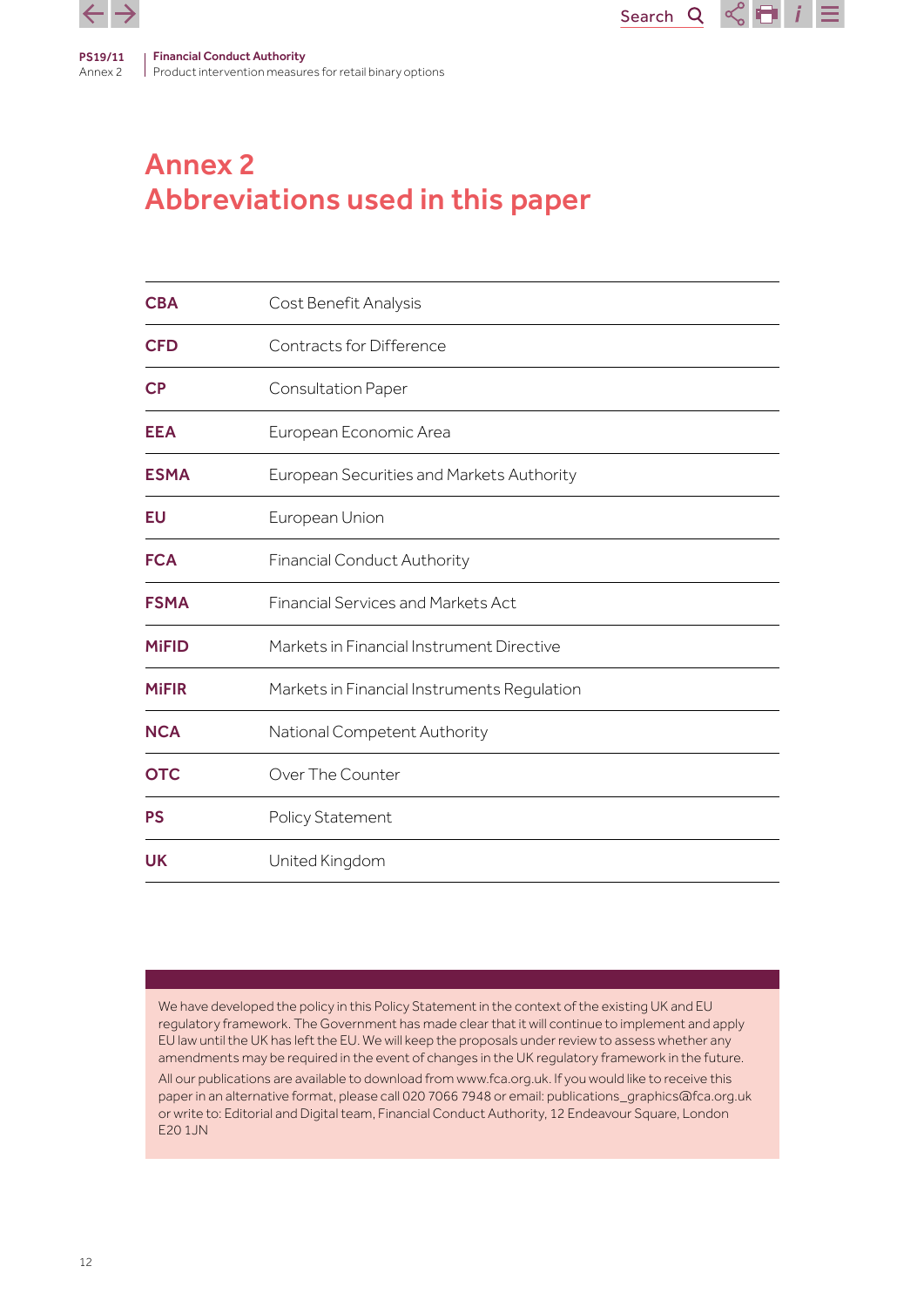<span id="page-12-0"></span>



# Appendix 1 Made rules (legal instrument)

Search  $Q \nvert \nvert Q \rvert = i \rvert \equiv$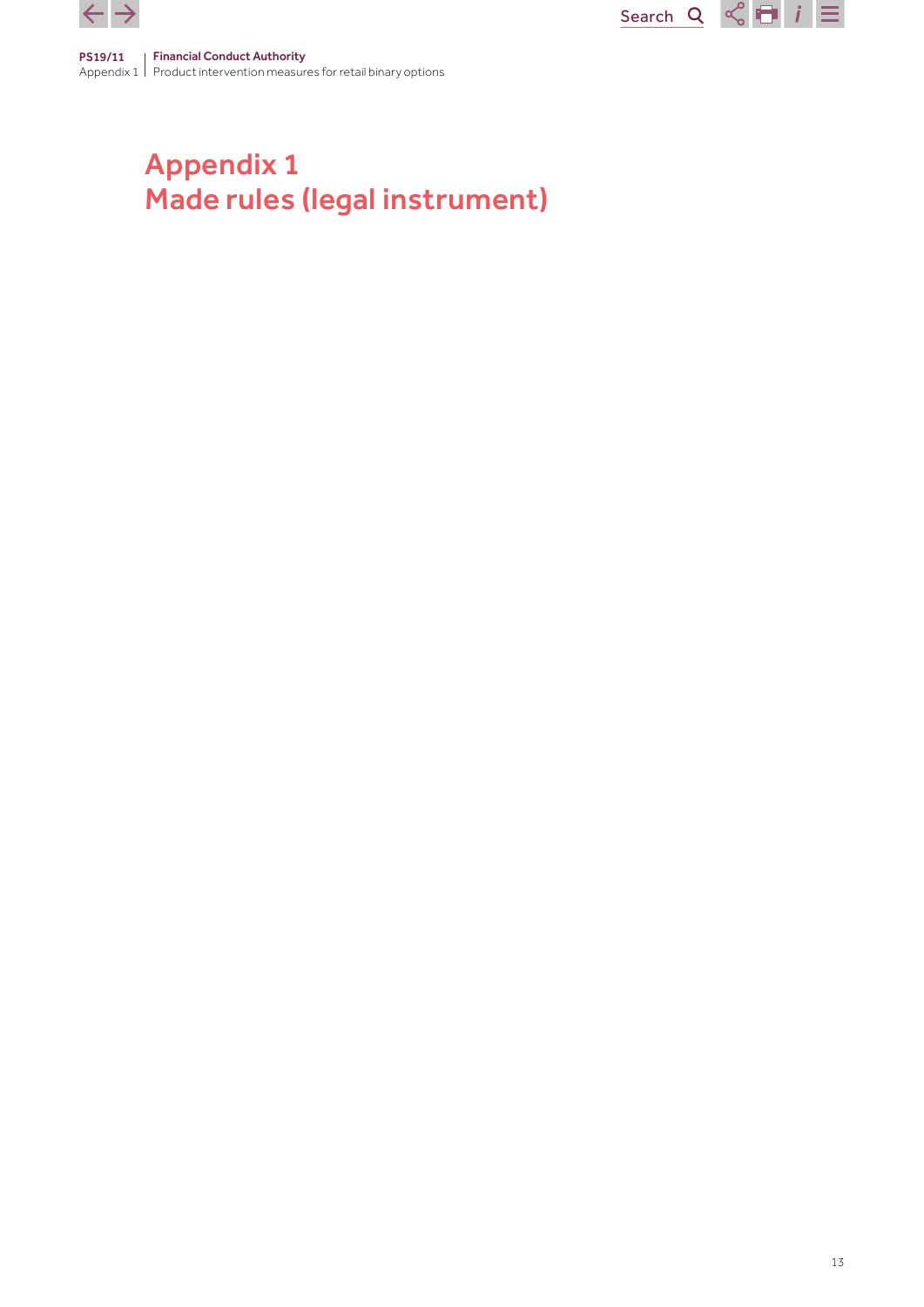## **CONDUCT OF BUSINESS (BINARY OPTIONS) INSTRUMENT 2019**

### **Powers exercised**

- A. The Financial Conduct Authority ("the FCA") makes this instrument in the exercise of the following powers and related provisions in the Financial Services and Markets Act 2000 ("the Act"):
	- (1) section 137A (The FCA's general rules);
	- (2) section 137D (FCA general rules: product intervention);
	- (3) section 137R (Financial promotion rules);
	- (4) section 137T (General supplementary powers); and
	- (5) section 139A (Power of the FCA to give guidance).
- B. The rule-making provisions listed above are specified for the purposes of section 138G(2) (Rule-making instruments) of the Act.
- C. The Financial Conduct Authority also makes the prohibitions contained within this instrument in the exercise of the power under article 42 (product intervention by competent authorities) of Regulation (EU) No 600/2014 of the European Parliament and of the Council of 15 May 2014 on markets in financial instruments and amending Regulation (EU) No 648/2012.

## **Commencement**

D. This instrument comes into force on 2 April 2019.

## **Amendments to the Handbook**

E. The Conduct of Business sourcebook (COBS) is amended in accordance with the Annex to this instrument.

## **Citation**

F. This instrument may be cited as the Conduct of Business (Binary Options) Instrument 2019.

By order of the Board 28 March 2019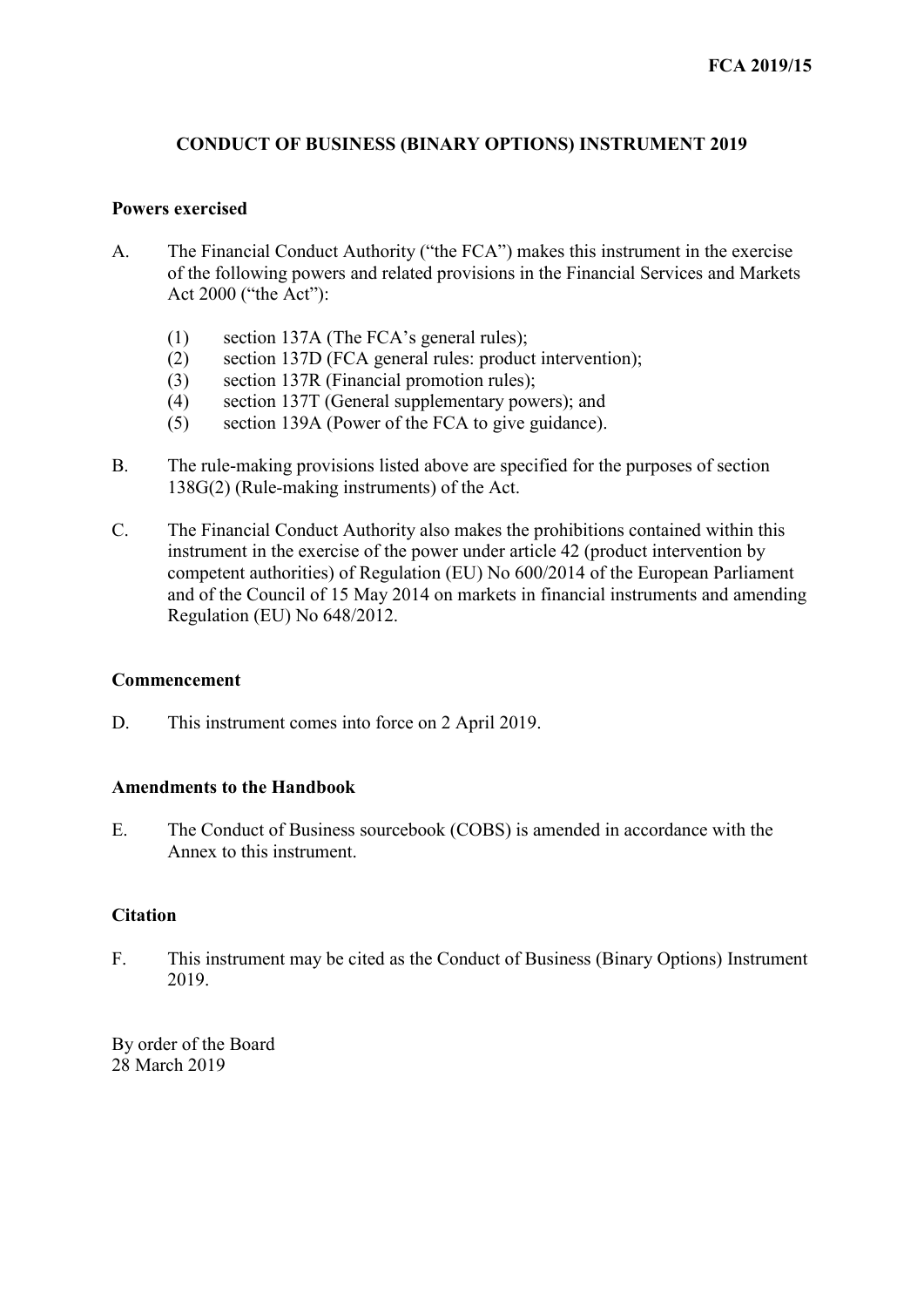[*Editor's note:* when the UK leaves the EU, the rules in this instrument are intended to continue to apply to the same firms after Exit as were covered by the rules before Exit. In particular, the rules will automatically apply to temporary permission firms and to supervised run-off firms covered by the financial services contracts regime*.* They will also apply to contractual run-off firms under the financial services contracts regime. We will consider whether to amend the instrument to provide further guidance or other clarifications about this but do not expect to re-consult on that*.*]

#### **Annex**

#### **Amendments to the Conduct of Business sourcebook (COBS)**

In this Annex, underlining indicates new text and striking through indicates deleted text, unless otherwise stated.

### **22 Restrictions on the distribution of certain regulatory capital instruments complex investment products**

…

Insert the following new section after COBS 22.3 (Restrictions on the retail distribution of contingent convertible instruments and CoCo funds). The text is not underlined.

## **22.4 Prohibition on the retail marketing, distribution and sale of derivative contracts of a binary or other fixed outcomes nature**

Application

- 22.4.1 R This section applies to:
	- (1) *MiFID investment firms*, with the exception of *collective portfolio management investment firms*; and
	- (2) *branches* of *third country investment firms*,

in relation to the marketing, distribution or sale of *investments* specified in articles 85(4A) and 85(4B) of the *Regulated Activities Order* in or from the *United Kingdom* to a *retail client*.

- 22.4.2 G *Firms* are reminded that the *Glossary* definition of *MiFID investment firm*  includes *CRD credit institutions* when those institutions are providing an *investment service or activity*.
- 22.4.3 G For the avoidance of doubt, in *COBS* 22.4.1R, "marketing" includes *communicating* and/or *approving financial promotions*, and "distribution or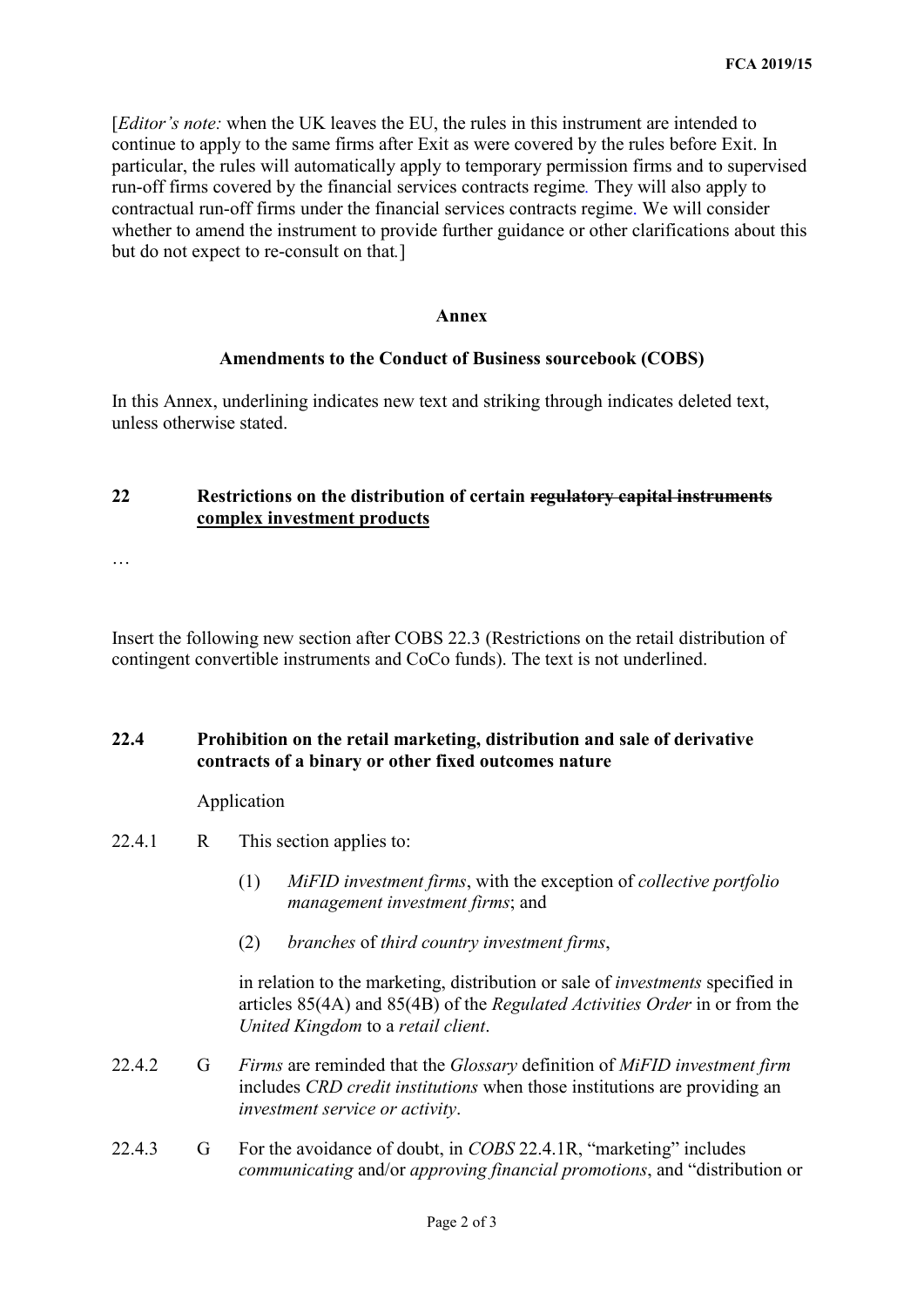sale" includes *dealing* in relation to *investments* specified in articles 85(4A) and 85(4B) of the *Regulated Activities Order*.

### Prohibitions

- 22.4.4 R (1) A *firm* must not:
	- (a) sell an *investment* specified in articles 85(4A) and 85(4B) of the *Regulated Activities Order* to a *retail client*; or
	- (b) distribute an *investment* specified in articles 85(4A) and 85(4B) of the *Regulated Activities Order* to a *retail client*; or
	- (c) market an *investment* specified in articles 85(4A) and 85(4B) of the *Regulated Activities Order* if the marketing is addressed to or disseminated in such a way that it is likely to be received by a *retail client*.
	- (2) "Marketing" includes, but is not limited to, *communicating* and/or *approving financial promotions*.